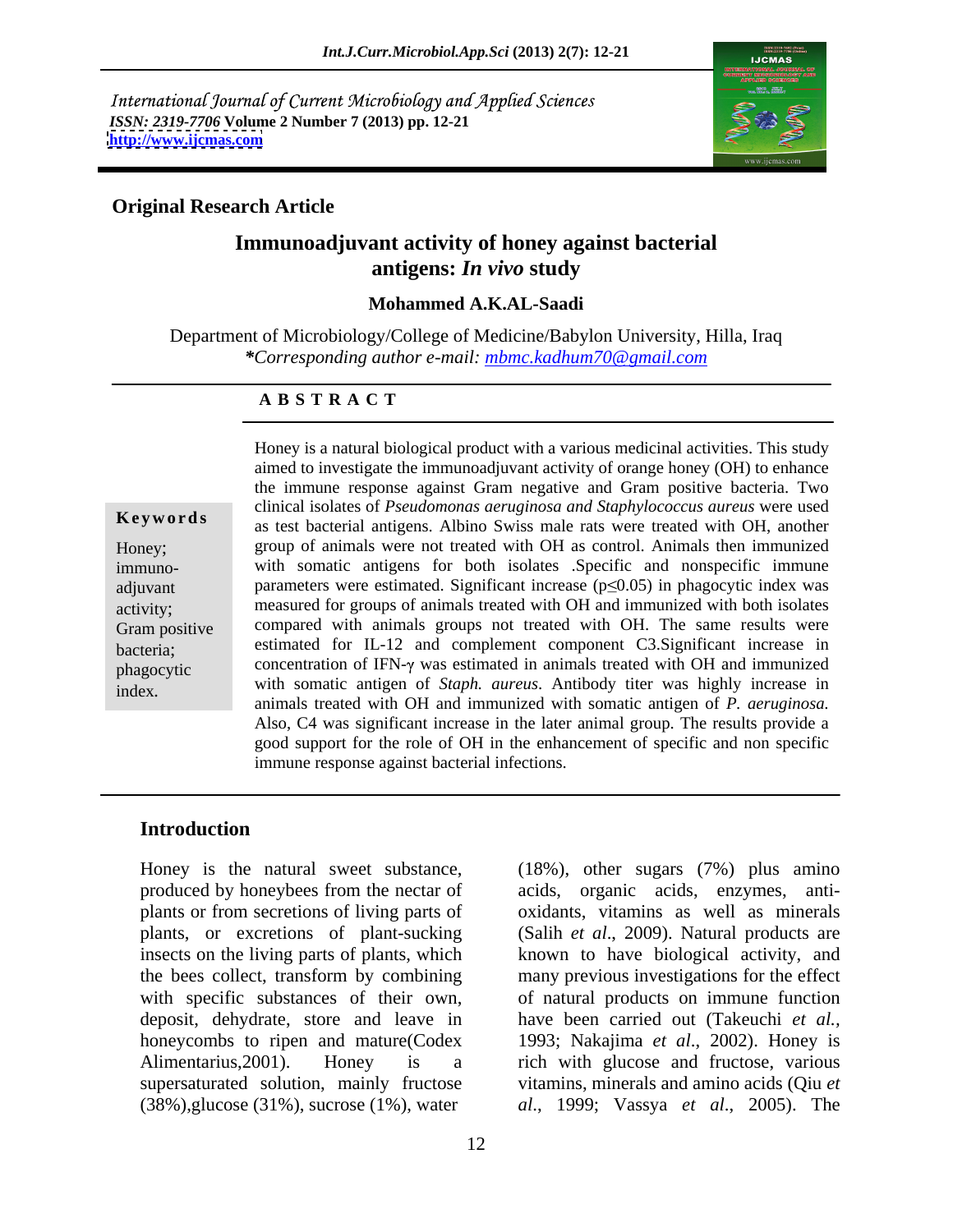medicinal usage of honey had been department of Medical Microbiology/ mentioned and it being prescribed by the physicians of many ancient races of people for a wide variety of ailments (Ransome, patients with urinary tract infection. The 1937). Haffejee and Moosa (1985) reported a clinical trial in which honey according to the morphological, was used in place of glucose in a rehydration fluid (solution of electrolytes) given to infants and children admitted into hospital with gastroenteritis. The treatment commonest multidrug resistant Gram with honey gave a statistically significant reduction in the duration of diarrhoea<br>
caused by bacterial infection Honey has<br> **Bacterial antigens** caused by bacterial infection .Honey has anti-inflammatory activity (Molan,1999). Moreover honey has a great ability to enhance the immune system by increasing the activity of immune cells, antibody, and cytokines production (Tonks *et al*., 2003; Al-Waili and Haq, 2004; Tonks *et al*., 2007). One of the most popular health problems now days is emerge of multi- Orange honey (OH) was a gift from drug resistant bacteria. Infections caused Dr.M.T Kerim College of Agriculture by resistant microorganisms often fail to /Kufa University-Iraq. OH was dissolved respond to the standard treatment, with distilled water to final concentration resulting in prolonged illness and greater 10 mg/ml. This solution was sterilized by risk of death. The death rate for patients 0.22-mm filtration (Millipore, MA, USA) with serious infections treated in hospitals and then stored at  $4^{\circ}$ C before use (Fukuda is about twice that in patients with *et al*., 2009). OH was used as a drinking infections caused by non-resistant bacteria solution instead of water for animal groups (WHO, 2013). Many of multidrug resistant three months before immunization with bacteria have also many strategies for bacterial antigens. The OH treatment immune escaping ( Rich *et al*., 2003 ) that continued during immunization with make them immune resistant in addition to bacterial antigens. the another characteristic feature drug resistant. This study aimed to study the immunoadjuvent effect of orange honey (OH) on the specific and nonspecific immune response against clinical isolates of *Pseudomonas aeruginosa* and Animal House. Rat's weight was ranged

### **Bacterial isolates**

Clinical isolates of *Staph.aureus* and

College of Medicine/ Babylon University. Both of them were clinically isolated from identification of bacteria was done according to the morphological, biochemical and cultural characteristics (Forbes *et al.,* 2007).These two clinical isolates were selected as they are positive and Gram negative bacteria.

### **Bacterial antigens**

Somatic antigens for both *S.aureus* and *P.aeruginosa* were prepared according to the methods described by Garvey *et al*., 1981; Stanislavsky and Lam (1997).

### **Preparation of orange Honey**

oC before use (Fukuda bacterial antigens.

# **Animals**

*Staphylococcus aureus* . 150-250g. The animals were kept on **Materials and Methods** temperature and normal diurnal rhythm. Albino Swiss male rats were caged for acclimatization for one month in the normal pellet diet, standard room

### **Study design**

*P.aeruginosa* were provided from in to the following groups. Each group A cohort study design was used in this study. Experimental rats were classified in to the following groups. Each group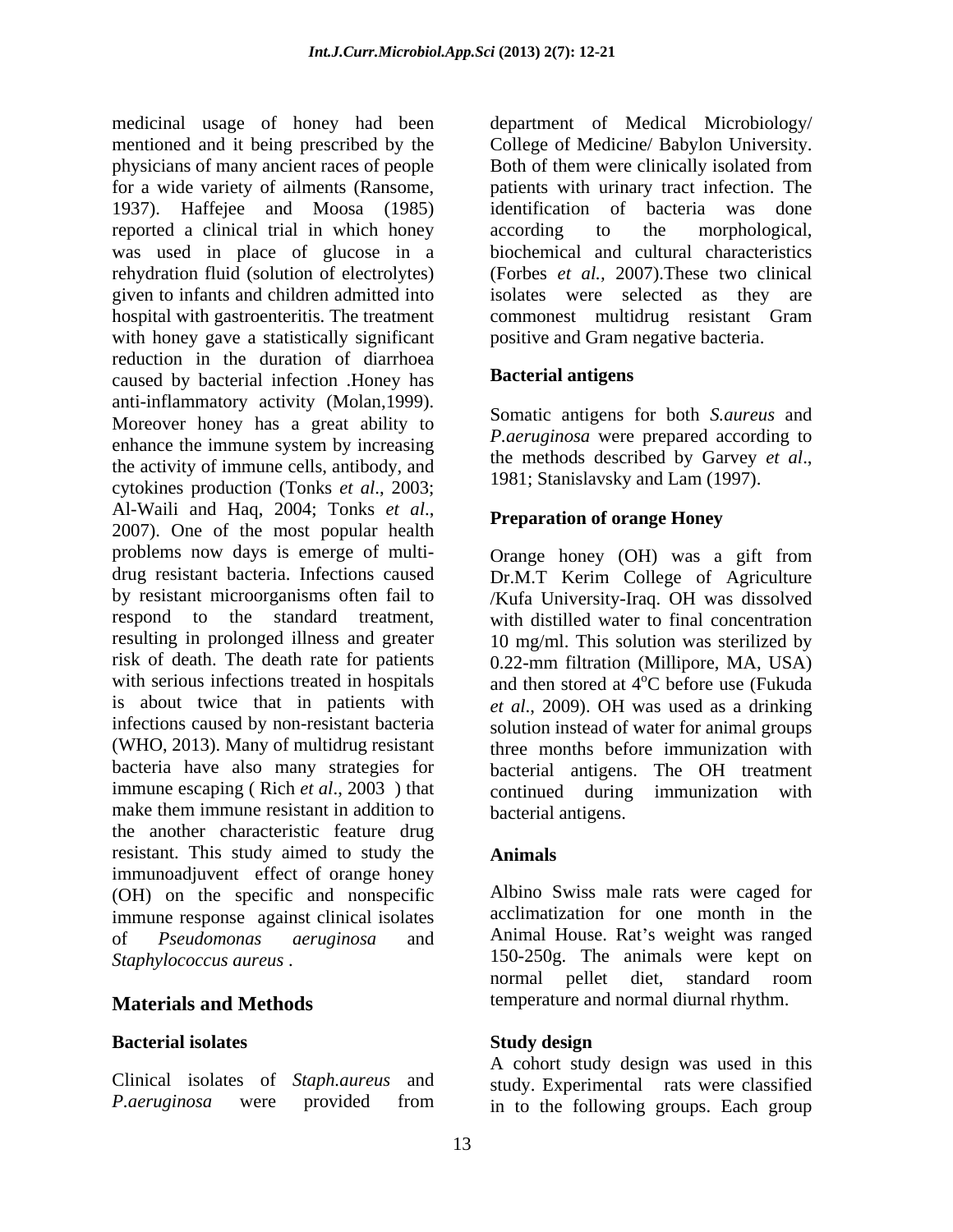consists of three animals: Group A-both *P.aeruginosa* and *S.aureus* was immunized with somatic antigens of estimated by using tube agglutination *Ps.aeruginosa* with OH solution; Group B-immunized with somatic antigens of *Ps.aeruginosa* without OH solution; Group C- immunized with somatic concentration (C3,C4) antigens of *S.aureus* with OH solution;Group D- immunized with The concentration of complement somatic antigens of *S.aureus* without OH

Experimental rats were injected intraperitonealy (IP) with somatic bacterial **Statistical Analysis** antigens the dose and time intervals were Migliorini 1999). After seven days from the last dose of treatment, blood samples

#### **Measurement of immune parameters**

### **a) Phagocytic index**

The phagocytic activity expressed by phagocytic index was estimated according

Interferon gamma (IFN- $\gamma$ ) was ELIZA estimated by using kit prepared by Koma Biotech, Korea. gamma (IFN- $\gamma$ )

Interleukin -12(IL-12) was also ELIZA estimated by using kit prepared by Koma

Antisomatic bacterial antibody titer for

method (Garvey *et al*.,1981).

### **e) Complement components concentration (C3,C4)**

solution. The solution immunity and liver function test was **Immunization Schedule immunoassay according to the instructions** The concentration of complement components as a marker for both innate estimated by using single radial of manufacturer company (LTA, Italy).

### **Statistical Analysis**

carried out according to (Caponi and Statistical analysis was carried out using were collected via heart puncture (Lewis deviations. Independent sample t-test was *et al*., 2001).Sera as well as anticoagulant used to compare means between two whole blood was used.  $\qquad \qquad$  groups. A *p*-value of  $\leq 0.05$  was SPSS version 18. Continuous variables were presented as means and standard considered as significant.

# **Result and Discussion**

#### **Effect on the Phagocytic index**

to Furth *et al.*, (1985). significant differences ( $p \le 0.05$ ). The index **b) IFN-Gamma** same results were noted between group C The results of phagocytic index revealed for group A was higher than group B. The and group D (Table 1).

### **Effect on the production of Interferon gamma** (IFN-γ)

**c)** IL-12: The results of the estimation of IFN- $\gamma$ Biotech, Korea. The control group D treated with antigen only. **d) Antibody titer discription discriming**  $(p \le 0.05)$  in the IFN- $\gamma$ revealed significance increasing in the group A treated with OH and Somatic antigen of *Staph,aureus* in comparsion to On the other hand, no significance increasing ( $p \le 0.05$ )in the IFN- $\gamma$  concentration between group A treated with OH and somatic antigen of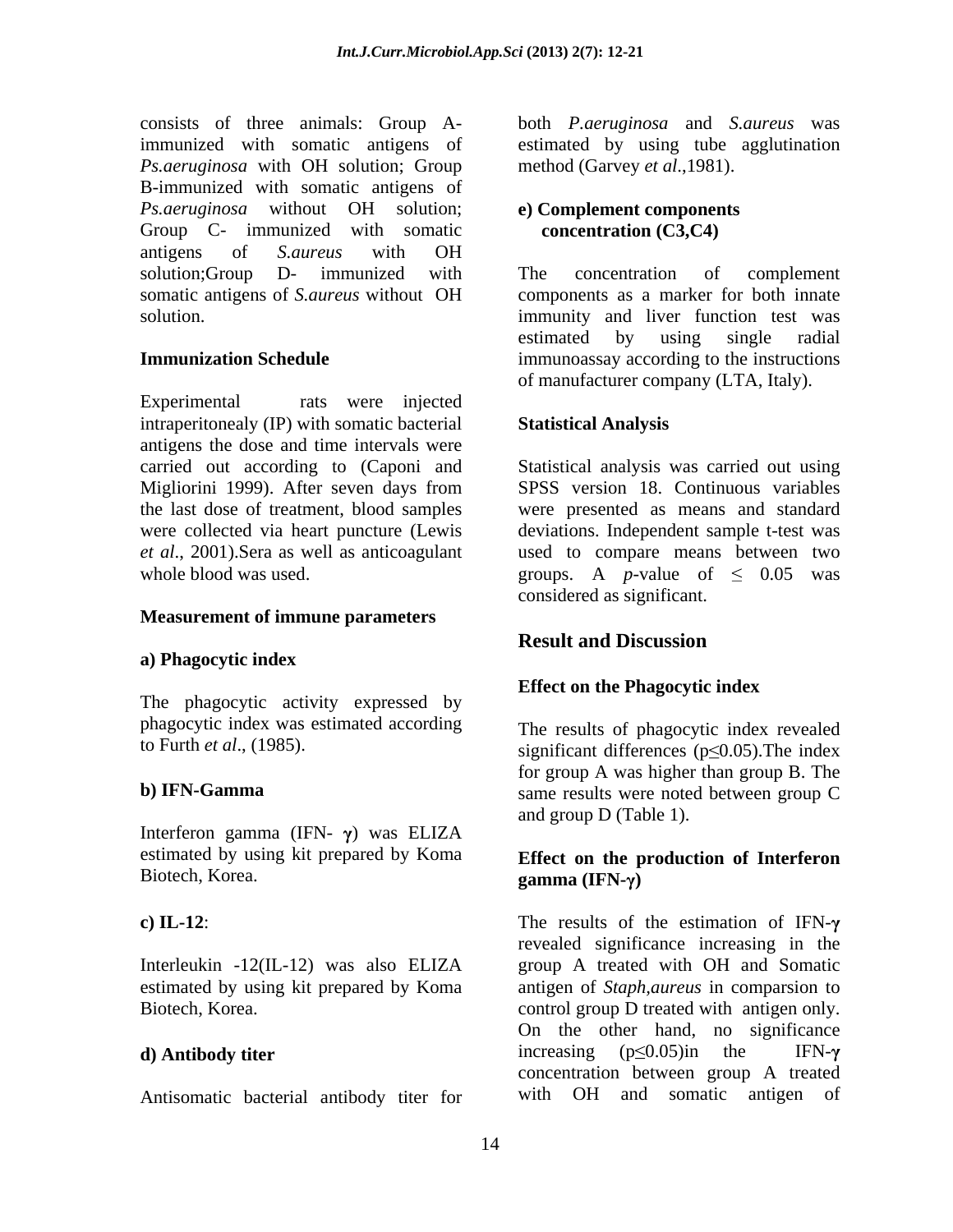*P.aeruginosa* and group B treated with

# **Effect on the production of Interleukin**

The results of antibody titer expressed in figure (1a, 1b) revealed highest antibody and D.  $\qquad$  antibiotics.

# **Effect on the Complement**

The effect of OH on the production of C3 innate defense mechanism against revealed a significant difference between

Significant increasing in the concentration

One of the most health problem worldwide is the emergence of multidrug resistant bacteria which are difficult to treat with

antigen only (Table 2). compromized patients. *P.aeruginosa* and **12(IL-12)** activity of OH, are the commonest Significance increasing ( $P \le 0.05$ ) in the are responsible for healthcare-associated concentration of IL-12 was noted between infections and prone to multidrug group A and B as well as group C and resistance (ECDC, 2013). Chen *et al*. group D (Table.3). (2008) explained that *P.aeruginosa* is **Effect on Antibody titer drug** resistant bacteria. On the same titre against somatic antigen of 2008). Thus the enhancements of host *P.aeruginosa* in group A as compared to immunity against drug resistant bacteria the group B, but no difference in the titer provide the effective solving for this of anti staphylococci antibody in group C problem and reduce the dependency on available antibiotics especially in immuno- *Staph.aureus*; which are used in this work as indicators for the immunoadjuvant multidrug resistant bacteria. These bacteria considered as the most common naturally manner *Staph. aureus* was the leading cause of hospital acquired and community acquired infections(Gordon and Lowy, antibiotics.

**concentration** Immune parameters used in this work **Complement component 3(C3)** immunity. Phagocytic index is a method A and B as well as between C and D study revealed significant increasing in (Table 4). phagocytic index when OH was used in **Complement component 4(C4):** and staphylococcal antigen as compared of C4 in the sera of animals in group A in jungle honey induces neutrophil to comparison to that of group B. On the phagocytize the foreign materials. Also, other hand, no significant difference in the honey triggers a chain of molecular events  $concentration$  between group  $C$  and  $D$  in the cell that stimulates the uptake of (Table 5). glucose and amino acids, and promotes **Discussion honey** glucose is important for activation represent both specific and specific to check the activity of neutrophile as an innate defense mechanism against microbial infections. The results of this combination with somatic pseudomonal with control. This results is agreed with Fukuda *et al.* (2009) who indicated that cell growth (Tonks *et al.*, 2001). The of phagocytes by inducing of respiratory burst (Ryan and Majno 1977). Also, honey provides substrates for glycolysis, the major mechanism for energy production in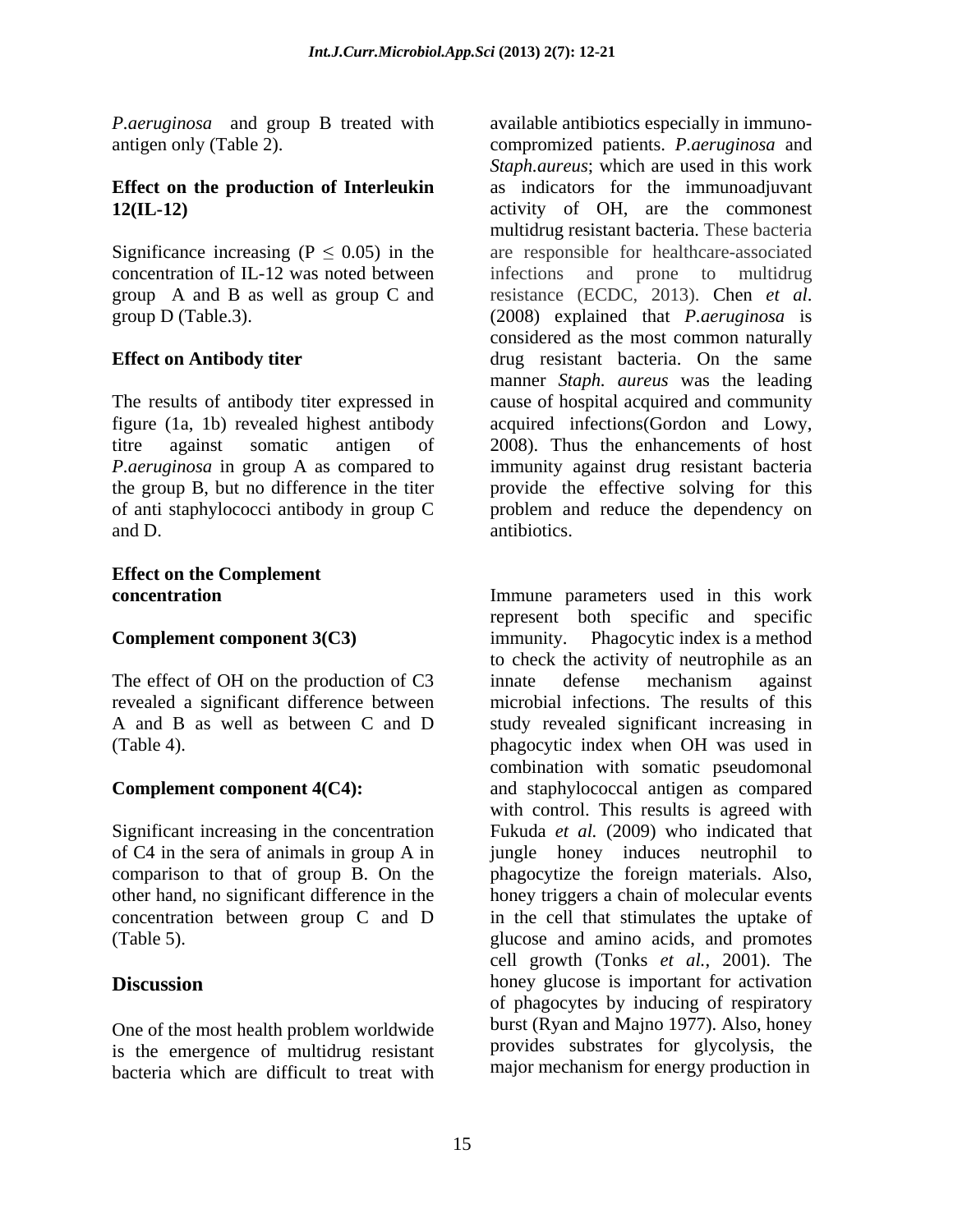| Animal groups                                       | Phagocytic<br>index(%)(Mean $\pm SD$ ) | P value  |
|-----------------------------------------------------|----------------------------------------|----------|
| A(antigen of <i>Ps.aeruginosa</i> and orange honey) | $11 \pm 1.73$                          | $0.011*$ |
| $\vert$ B(antigen of <i>Ps.aeruginosa</i> only)     | $5.66 \pm 1.15$                        |          |
| C(antigen of S. <i>aureus</i> and orange honey)     | $15 \pm 3.6$                           | $0.05*$  |
| D(antigen of S.aureus only)                         | $8 \pm 1.73$                           |          |

### **Table.1** Phagocytic index for animal groups treated with orange honey and immunized with bacterial antigens

\*significant

### **Table.2** Concentration of interfreron gamma (IFN- $\gamma$ ) for animal groups treated with orange honey and immunized with bacterial antigens

| Animal groups                                                       | Mean Concentration<br>of IFN- $\gamma$ (pg/ml) $\pm SD$ | P value  |
|---------------------------------------------------------------------|---------------------------------------------------------|----------|
| $\vert$ A(antigen of <i>P. aeruginosa</i> and orange honey) $\vert$ | $352 \pm 7.76$                                          | 0.088    |
| $\vert$ B(antigen of <i>P. aeruginosa</i> only)                     | $326 \pm 19$                                            |          |
| C(antigen of S. <i>aureus</i> and orange honey)                     | $471 \pm 13.52$                                         | $0.001*$ |
| D(antigen of S.aureus only)                                         | $302 \pm 7.81$                                          |          |

**Table.3** Concentration of interleukin 12 (IL-12 for animal groups treated with orange honey and immunized with bacterial antigens

| Mean Concentration of<br>Animal groups<br>IL-12 $(pg/ml) \pm SD$                      | P value  |
|---------------------------------------------------------------------------------------|----------|
| $178 \pm 9.64$<br>$\vert$ A(antigen of <i>Ps.aeruginosa</i> and orange honey) $\vert$ | $0.001*$ |
| B(antigen of <i>Ps.aeruginosa</i> only)<br>66 $\pm$ 11.35                             |          |
| C(antigen of S.aureus and orange honey)<br>$232 \pm 25.7$                             | $0.015*$ |
| D(antigen of S.aureus only)<br>$165 \pm 11.53$                                        |          |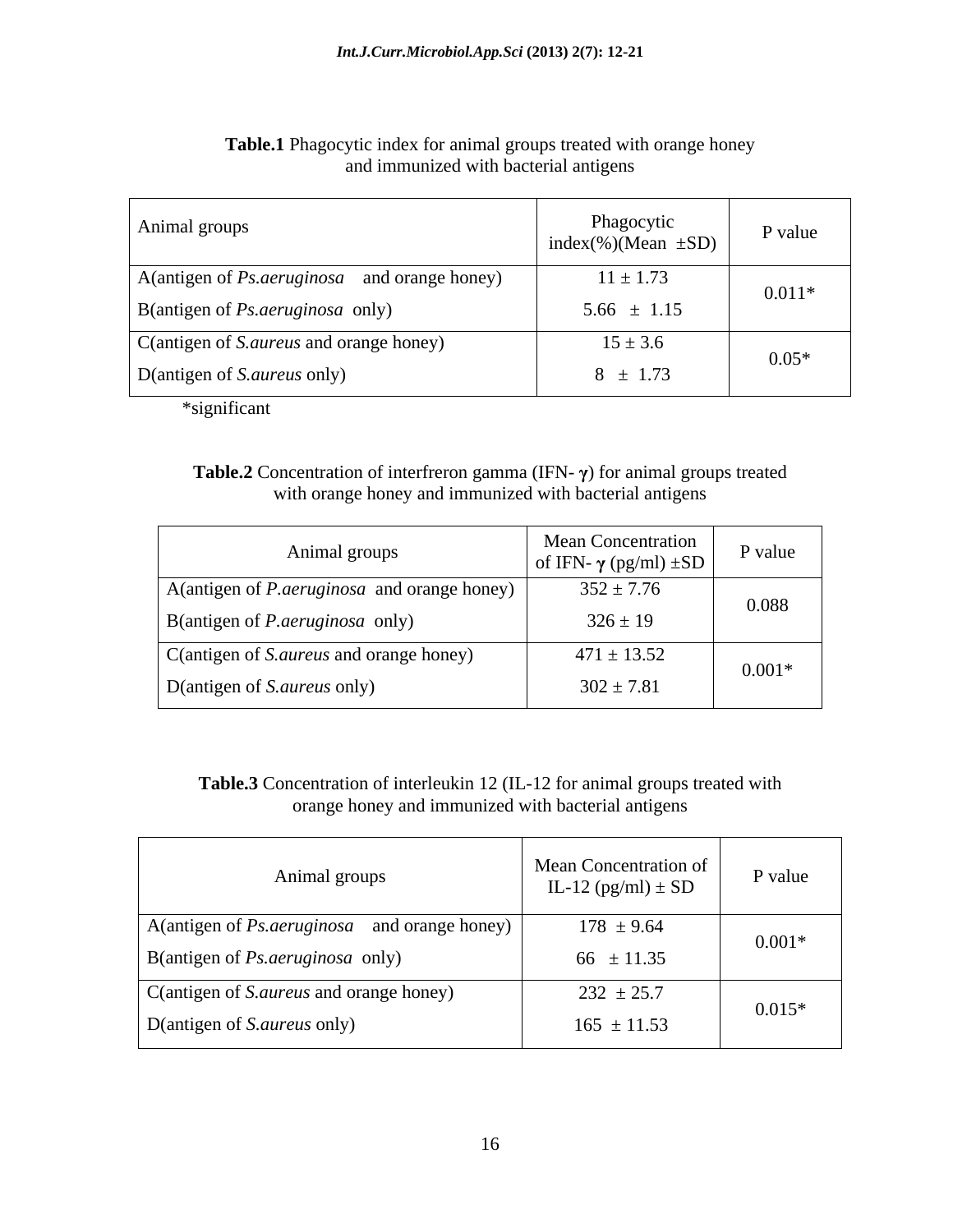| Animal groups                                        | Mean Concentration of<br>$C3$ (mg/dl) | P value  |  |
|------------------------------------------------------|---------------------------------------|----------|--|
| A (antigen of <i>P. aeruginosa</i> and orange honey) | $198.3 \pm 10.69$                     | $0.005*$ |  |
| $\vert$ B(antigen of <i>P. aeruginosa</i> only)      | $144.6 \pm 12.5$                      |          |  |
| C(antigen of <i>Staph.aureus</i> and orange honey)   | $212.6 \pm 7.5$                       |          |  |
| D(antigen of Staph.aureus only)                      | $153.3 \pm 7.63$                      | $0.001*$ |  |

**Table.4** Concentration of complement component 3(C3) for animal groups treated with orange honey and immunized with bacterial antigens

# **Table.5** Concentration of complement component 4(C4) for animal groups treated with orange honey and immunized with bacterial antigens

| Animal groups                                        | <b>Mean of Concentration</b><br>of $C4 \text{ (mg/dl)}$ | P value  |
|------------------------------------------------------|---------------------------------------------------------|----------|
| A (antigen of <i>P. aeruginosa</i> and orange honey) | $28.3 \pm 4.04$                                         | $0.012*$ |
| B(antigen of <i>P.aeruginosa</i> only)               | $16.6 \pm 2.3$                                          |          |
| C(antigen of Staph.aureus and orange honey)          | $22.3 \pm 3.05$                                         | 0.295    |
| D(antigen of Staph.aureus only)                      | $19.3 \pm 3.12$                                         |          |

# **Figure.1a** Anti-Pseudomonal antibody titer for animal groups



A: immunized with somatic antigens of *Ps.aeruginosa* with OH solution B: -immunized with somatic antigens of *Ps.aeruginosa* without OH solution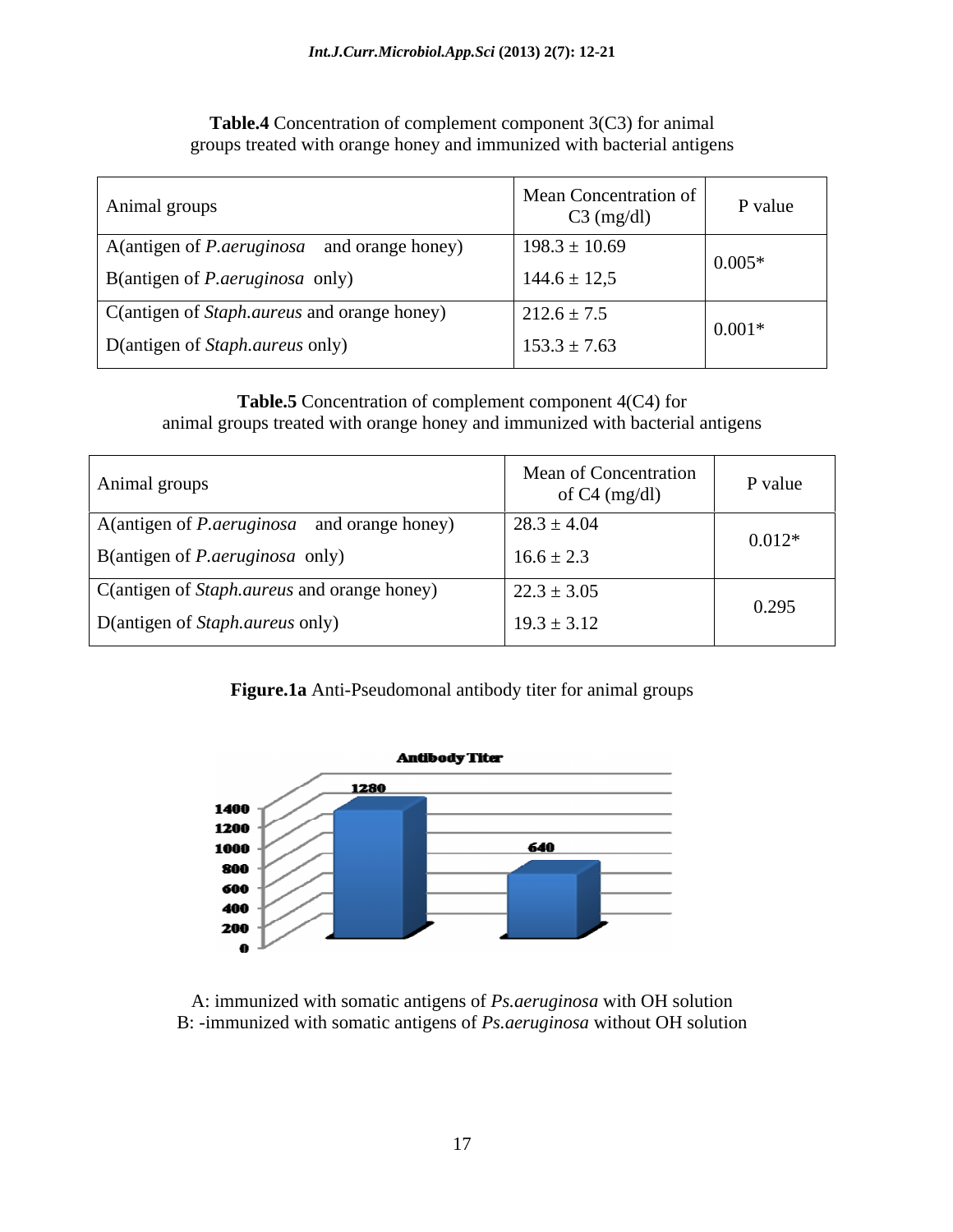

**Figure.1b** Anti-Staphylococcal antibody titer for animal groups

C: immunized with somatic antigens of *Staph.aureus* with OH solution D: immunized with somatic antigens of *Staph.aureus* without OH solution

the phagocytic cells. Additional to this nutritional optimization of the body's species with bactericidal effect (Tonks *et al.* (2001). The immunostimulation of phagocytic cells against drug resistant

Interferon gamma (IFN- $\gamma$ ) is a cytokine increase in IFN- $\gamma$  in group C compared to activity for OH to induce TH1 response group A as compared to group B.

immune system ,honey enhances including *Staph aereus*. Many previous immunity through a bioactive effect, and studies confirmed the ability of honey to activate phagocytes in blood, and has a induce cytokines production (Tonks *et*  mitiogenic effect for phagocytic cells and *al*.,2001; Tonks *et al*.,2003). Salih *et al* enhances the production reactive oxygen (2009) confirmed the ability of honey to that mediates the mechanism of eradication of intracellular infections enhance the production of IFN- $\gamma$ .

bacteria such as *Ps,aeruginosa* and *Staph* secreted by dendritic cells ,B cells ,and T *aereus* is the target by many researchers cells and has the ability to enhance the  $\phi$ , since these bacteria are characterized by production of cytokines including IFN- $\gamma$ their ability to resist antibiotic and their and TNF- $\gamma$ , and activates the natural killer behavior to intracellular living(Thomas *et*  (NK) cells(Doan *et al*., 2013). The NK *al*., 2009,AlThamir *et al*., 2013). cells play a direct cytotoxic role against secreted by TH1 lymphocytes and has ability of OH to enhance significant many potential activities .It able to induce increase in the concentration of IL-12 in bactericidal activity of macrophages and group A and C compared to group B and stimulate the expression of MHC system, D respectively .Honey increases the and inhibits microbial proliferation(Delves capacity of lymphocytes to secrete *et al*., 2011; Doan *et al*., 2013).The results cytokines by increase their proliferating of the current study revealed a significant rate (Salih , 2008). The results of antibody group D which reflects the immuoadjuvant the anti-pseudomonal antibody titer in Interleukin 12(IL-12) is a cytokine intracellular bacteria and malignant cells. The results of this study revealed the titer revealed a significant increasing in group A as compared to group B.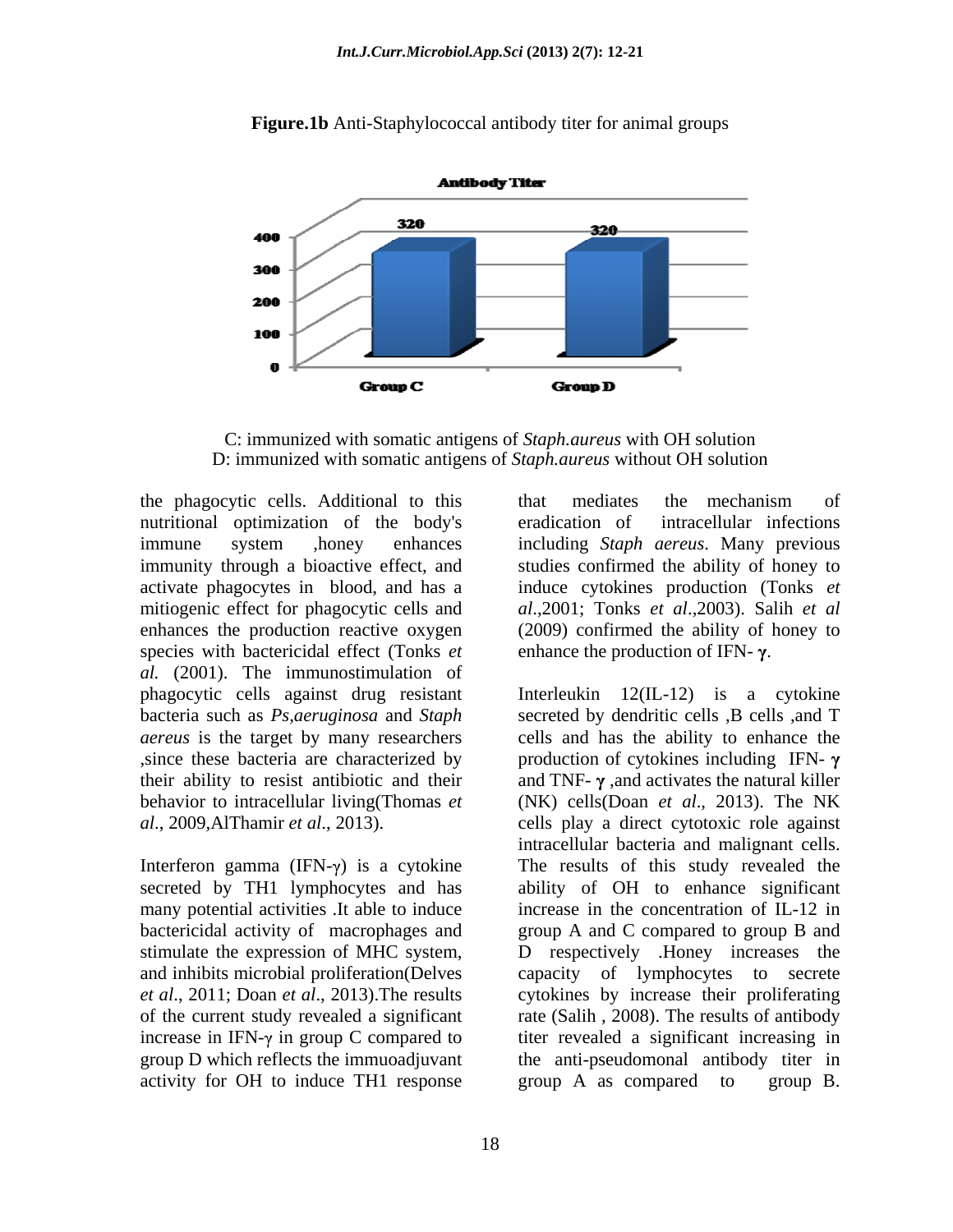This indicates the ability of OH to From the results expressed above the OH enhance the activity of B cells to respond has the ability to enhance the specific and secrete antibodies required to act as  $\qquad \qquad$  immune response type TH1 (IFN- $\gamma$ , IL-12) opsonin, blocking, and complement as well as TH2 response (antibody fixation ending with the attack and production). Also, OH can increase non damaging of *Ps.aeruginosa*. Oral intake of specific innate immunity (phagocytosis honey enhances antibody production against T dependent and T independent indicate the immunoadjuvant activity of antigens (Al-Waili and Haq, 2004 . OH against Gram negative bacteria

Complement system plays a vital role lesser extent Gram positive bacteria against bacterial infections and malignant cells directly by formation of membrane attack complex (MAC) or by their activity of some complement components to act as opsonin for phagocytic cells (Abbas *et al.*, Author would like to thank Dr.M.T.Kerim, 2012). The results of estimation of complement system revealed a significant Iraq for his gifting of orange honey, thanks increase in the concentration of C3 in also for pharmacist I.O.Jebur college of group A and C as compared to group B Pharmacy of Babylon University-Iraq for and D respectively. This result illustrates his assistance in the preparation and the great effect of OH to enhance the immunization of animal lab. My thanks to immune response mediated by Dr.Amweer Hussony for his assistance in complement system. The component C3 is statistical analysis the corner stone for all the pathways of complement activation and it is necessary **References** for classical and alternative pathways. Also, the results of C4, which is the marker of classical pathway, revealed the 2012. Cellular and Molecular ability of OH to stimulate the significant Immunology. 7<sup>th</sup> ed. Elsevier ability of OH to stimulate the significant  $\text{Immunology.}$ <sup>th</sup> ed. Elsevier increasing in the production of C4 in Saunders.pp.73-74 group A in comparison to group B. These Abdulrhman,M.A., M.F. Nassar, H.W. results indicates the major role of OH to enhance the production of complement system during the infection with 2011. Effect of Honey on 50% *P.aeruginosa*. Complement Hemolytic Activity in

The complement components produced may be used for direct killing of Controlled Pilot Study. J. *Ps.aeruginosa* or by opsonization of this pathogenic bacterium to be engulfed and destroyed by phagocytic cells. Honey has ability to enhance the haemolytic activity **activity activity Immunoadjuvant** Activity for of complement system(Abdulrhman *et al*.,

and complement system).The results also represented by *P.aeruginosa* and to a represented by *Staph.aureus*.

# **Acknowledgment**

college of agriculture of Kufa Universitystatistical analysis

# **References**

- Abbas,A.K., A.H. Lichtman and Pillai, S. 2012.Cellular and Molecular Immunology.7<sup>th</sup> ed. Elsevier ed. Elsevier Saunders.pp.73-74
- Mostafa, Z.A. Zakaria Abdulhalim El- Khayat and Abu El Naga, M.W. 2011. Effect of Honey on 50% Infants with Protein Energy Malnutrition: A Randomized Controlled Pilot Study. J. Medi.Food.14 ( 5):
- 2011). J.Pharm.Nurs.Medi. Sci.. 1(1):18-24. Al-Thamir, S.N., M.A.K. Al-Saadi and Jebur, I.O. 2013. Investigation the Immunoadjuvant Activity for Polysorbate 80. Asian.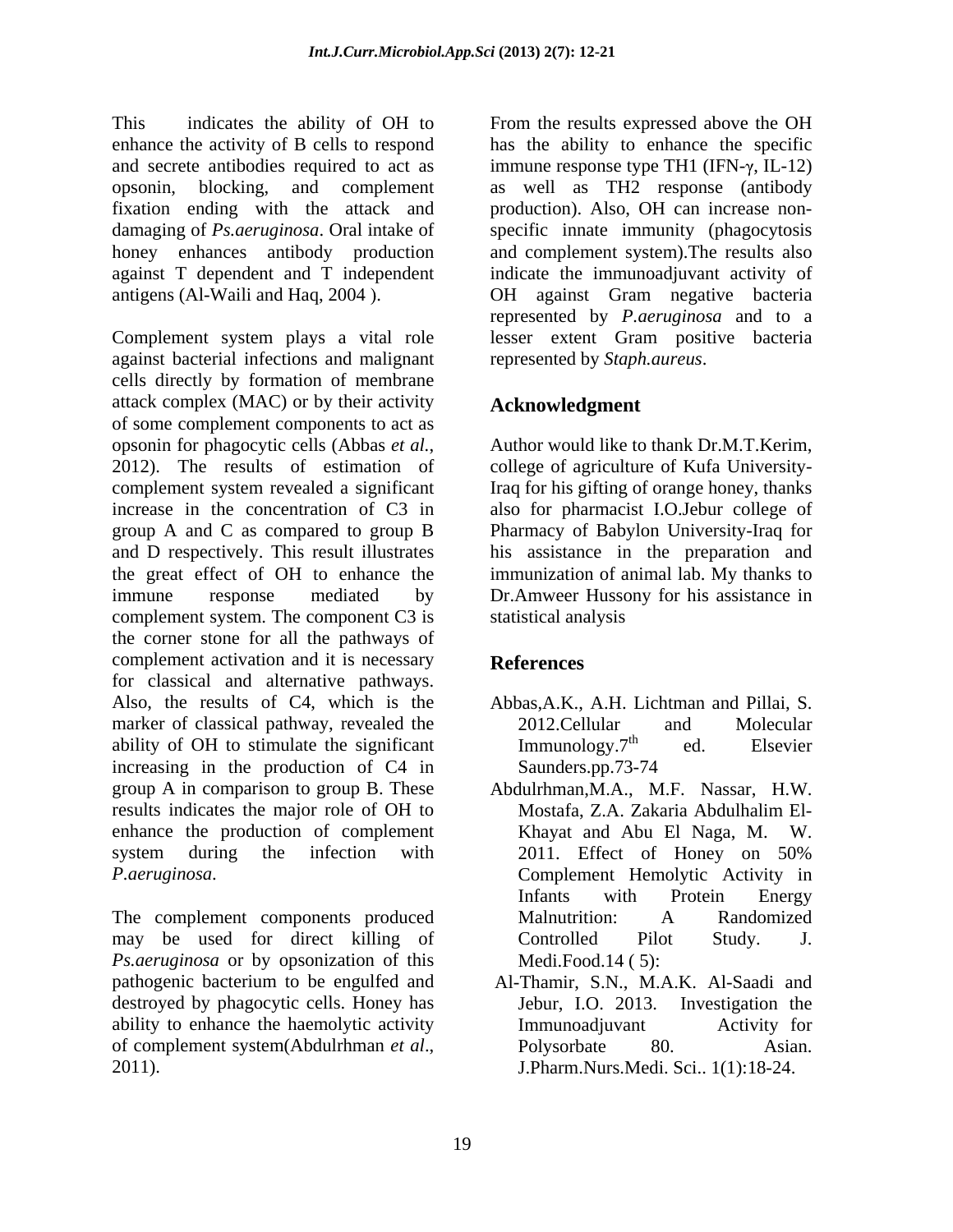- 
- Caponi, L., and Migliorini,P .1999.. scientific publication, Oxford, pp:125.
- Chen, H., L. Lan, Z. Li, L.M. Hicks, A.R. efflux regulator MexR uses an
- Codex Alimentarius., 2001. Draft revised
- Delves,P.J., S.J. Martin, D.R. Burton and
- Doan, T., R. Melvold, S. Viselli and Wolters Klumer.Lippincott ,Williams
- European Center for Disease Prevention
- Forbes, B. A., D.F. Sahm and Weissfeld, diagnostic microbiology.  $12<sup>th</sup>$  ed.
- Fukuda, M., K. Kobayashi, Y. Hivono, M. Miyagawa, T. Ishida, E.C. Ejiogu, M.
- Al-Waili, N.S., and Haq, A. 2004. Effect Furth, R. V., L. Theda and Liejilt, P. C. of honey on antibody production 1985. In vitro determination of against thymus-dependent and thymus-phagocytosis an intracellular killing by independent antigens in primary and polymer photonuclear phagocytosis. secondary immune responses. J. Med. Handbook of experimental Food.7:491-494 immunology. Vol/(2). Black Well Handbook of experimental
	- Antibody using in the lab. Springer. Garvey, J. S., N.E. Cremer, and Sussdorf. New York. D.H. 1981. Method in immunology, A Dinner and He,C. 2008. The Research.  $3<sup>th</sup>$  ed. The Bengamin / Pseudomonas aeruginosa multidrug Cummings Publishing Laboratory Text for Instruction and ed. The Bengamin / Cummings Publishing Company.150:373-383.
	- oxidation sensing mechanism. The Gordon, R. J., and F. D. Lowy. 2008. National Academy of Sciences of the Pathogenesis of Methicillin-Resistant USA 105: (36):13586–13591. *Staphylococcus aureus* Infection. Clin Infect Dis. 1: 46(5): S350–S359.
	- standard for honey. Alinorm 01/25 19- Haffejee, I.E., and Moosa, A .1985. Honey 26. Official Journal of the European Communities L10, 47-52. gastroenteritis. Br. Med. J. 290: 1866 in the treatment of infantile 1867.
	- Roitt, I.M.2011. Roitts Essential Lewis, S.M., B.J. Bain and Bates.I. 2001. Immunology.12<sup>th</sup> ed.Wiley- Dacie and Lewis. Practical Blackwell.pp.229-231 Dacie and Lewis. Practical Haematology. 10<sup>th</sup> ed Churchill  $th$  od Churchill ed Churchill Living Stone, London.
	- Waltenbaugh, C. 2013. Lippincotts Molan, PC., 1999. The role of honey in the Illustrated ReviewsImmunology. management of wounds. J. Wound. Care. 8 (8): 423-6.
	- and Wilikins. London.pp.69-70 Nakajima, A., T. Ishida, M. Koga, T. and Control (ECDC).2013. Multidrug-<br>2002. Effect of hot water extract from resistant, extensively drug-resistant Agaricus blazei Murill on antibody and pan drug-resistant bacteria: An international expert proposal for Immunopharmacol 2:1205–11. Takeuchi, O. Mazda and Takeuchi,M. 2002.Effect of hot water extract from producing cells in mice. Int
	- interim standard definitions for Qiu, PY., H.B. Ding, Y.K.Tang and Xu, acquired resistance. R.J.1999. Determination of chemical A. S. 2007. Bailey and Scott's near-infrared spectroscopy. J. Agric.  $\frac{\text{th}}{\text{d}t}$  and  $\frac{\text{Food}}{\text{Chom}}$   $\frac{17.2760 \text{ s}}{17.2760 \text{ s}}$ Food. Chem. 47:2760-5. composition of commercial honey by Food. Chem. 47:2760–5.
	- Elsevier. Ransome H.M., 1937. The Sacred Bee in Ancient Times and Folklore. London, George Allen and Unwin.
	- Sawai, K.E. Pinkerton and Takeuchi M Rich, R., T. Fleisher, W. Shearer, B. .2009. Jungle honey enhances immune Kotzin and Schroeder, H. 2003. function and anti-tumor activity. Clinical immunology principles and CAM,doi:10.1093/eCam/nen086 practice. Volume one. Mosby. London.